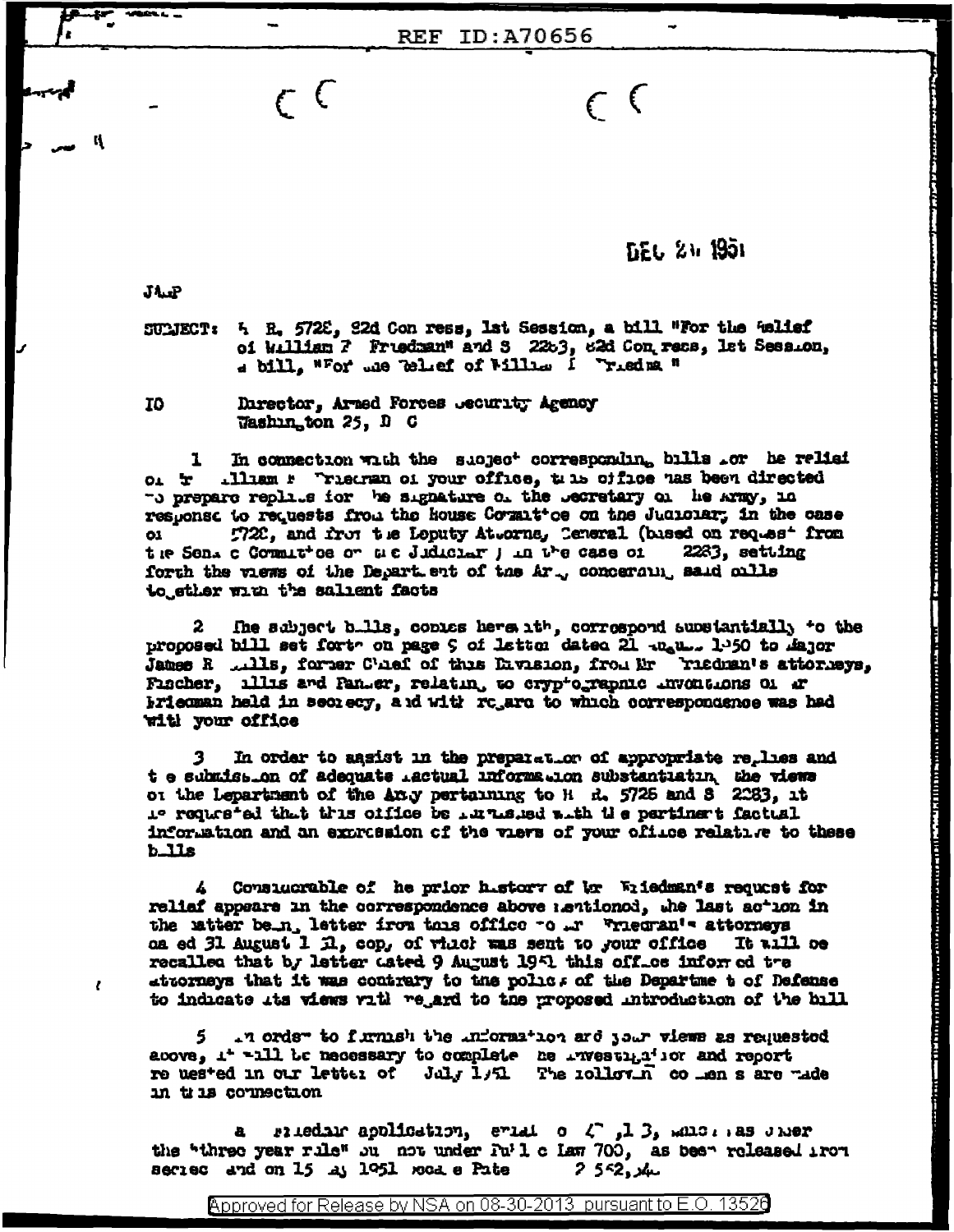**JAGP** 

 $\mathbf{r}$ 

SJBJ\_CT

**NGALERY** 

 $\frac{1}{2}$ 

÷

 $H \rightarrow 572$ , 82d Congres., Ist Session, a bill ""or the Telief o. . Dillar I Friedman" and S 2273, 82a Congress, 1st Session, a bill. "For the Relief of Illia. Frieuman"

ave...

REF.

ID:A70656

 $\subset \mathsf{C}$ 

The files of thus pffice on this aatter, which include the secrec, order and tender .iles referred to in paragraph 2 of let er from this office usted 5 July 1951, are available for your inspection \_ ය particular importance in lis correction is the tendor file pertainin. to Friedman, Serial is 443,320, wherein a und other thin s, there is discussed in the correspondence he question of the respective rights of he coverunt and I Treamen in the invent on of tre application filis is particularly jer inent to the quastion of the referred to in sib-<br>paragraph 10(0) on our letter of July 1901 with search on this phase of the the tightion, special at ention anound be given to consideration oi he a recrent oi 2, A, ril 193, referred to on pa e 5 oi the letter of 21 an ust 1950 from Priedman's it orneys supra, whereby, it is stated, ricomin a read that upon respect of the Cher Simal Officer to vould make a complete assign ent to the Uni of states of any invention thereafter made oy hin, that ro such request fall been nade will respect to an, of iriednan's liventions irvolved ir the present sitution, and that in all such inventions hade b, Friedman subsetent to 25 Auril 1936, r Triedman has been allowed to wethen ri its under the provisions of A" ob0-of (nor AR 325-20) to the same eve as in those inventions made prior to that cate, weept for the two highly classified intentions upon which patent applica Lons were not filed I is possible that t e investiga ion mi at show that, as to certain of the rinedran invertions in question, assimas of the entire right, tile a.d interest it the inventions s rould be obtainable from ried an upon request by the Chief oignal Ofitcer If obtained, a ca assignment would climinate all lasis for the dama e claim by Friedman que to secreo order restrictions (Public Lav 700). insofar as the particular inventions so assigned are concerned

In connection with sub-para raph 10(a) of the le tei of c. 5 Jul, 1951, tnere u pila ue iurnished a complete statement of r Friedman's nilitar, (ac ive out r, Service and foderal rovern ent civiliar service. the thear and civilian graces and post ions (state full time or par re) ala b hin, ms duties a d salar in each such position, the date oi his nilitar, retirement it uisability and the persion per almum recorved b him since I s award

I is re uested that your report include your niers as to *Lietue*  $\mathbf{w} = \mathbf{0}$ Triedra" ha in, ral clair for danages inder Public Lat "JJ, ard me reasons t eref r

This matter so were michor specially in viet of the earl Ū. reconvent to Contros of Julian Line niemer we like a c sec ade to east ers to the Secretar, c. e Ar, referred our part raph 1